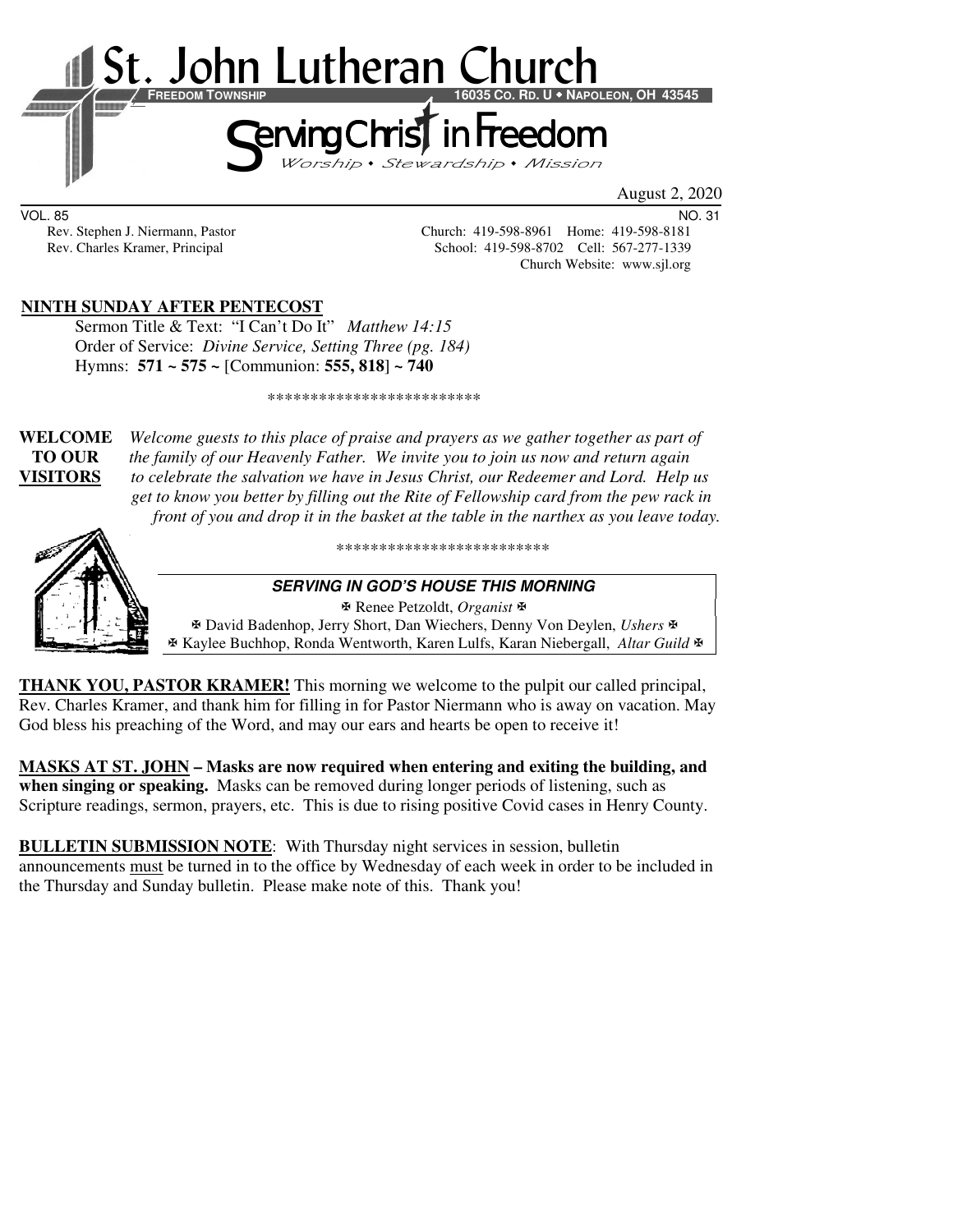|               | In God's House This Week | Online church calendar: www.DynaCal.com/sjl     |  |  |
|---------------|--------------------------|-------------------------------------------------|--|--|
| <b>Date</b>   | Time                     | <b>Activities</b>                               |  |  |
| Today         | 8:30AM<br>&<br>10:00AM   | <b>Communion Service</b>                        |  |  |
| Tues.         | 7:00 PM                  | <b>School Board Meeting</b>                     |  |  |
| Thurs.        | 7:00 PM                  | <b>Thursday Evening Worship</b>                 |  |  |
| Sun.          | 8:30AM<br>&<br>10:00AM   | <b>Worship Service with Communion following</b> |  |  |
| Mon.-<br>Sat. | 7:30 AM                  | Morning Meditations, WONW 1280 AM               |  |  |

# **FOR THOSE LISTENING FROM THE PARKING LOT**

**Pick up your bulletin and service by driving through the carport before worship** 

#### **You can give your offering to the deacon at the same time**

#### **Tune your FM radio to 87.7**

**Drive-thru Communion after worship under carport** 

### **PEW COLOR DESIGNATIONS FOR SOCIAL DISTANCING**

- Thursday evenings **RED** pews
- Sunday early service **RED** pews
- Sunday late service **BLUE** pews

## **MATTERS FOR PRAYER** – Please keep these people in your prayers:

- Shut-Ins: *Norma Damman, Renetta Homan,* and *Lester Rabe*
- *Melba Elling,* and *Lorna Von Deylen*, at Genacross Lutheran Home
- *Evelyn Rohrs,* at Assisted Living Genacross Lutheran Home
- *Harold Behrmann,* at Fulton Manor, Wauseon
- *Donald Badenhop,* has returned to Vancrest Nursing Care Facility, Holgate
- *Donald Landry,* residing at the Ohio Veteran's Home, Sandusky
- Armed Services: *Justin Atkinson, Jason Rohrs*, *Emily Schroeder, Connor Gerken, Seth Handy, Nathan Nemoyer, Jared Dishop*
- ◆ *Madelyn Dishop & Tanner Kuhlman*, who were married this past Fri., July 31<sup>st</sup> at St. Paul Lutheran, Napoleon. Congrats to the new Mr. and Mrs. Kuhlman!
- ◆ *Cheryl Yaw*, for a heart catherization this past Fri., July 31<sup>st</sup> at Community Hospital, Bryan

# **OPTIONS FOR HOLY COMMUNION DURING COVID -** During this time of pandemic, we are

making Holy Communion available in the following ways:

- **Thursday evening Communion services** prior to first and third Sundays
- **First and Third Sundays each month** in the Sanctuary, and drive-thru after each service
- **Second Sundays** after both services in the sanctuary

#### **Please note – Drive-thru Communion is on the first and third Sundays only for those who have participated in the Divine Service from the parking lot.**



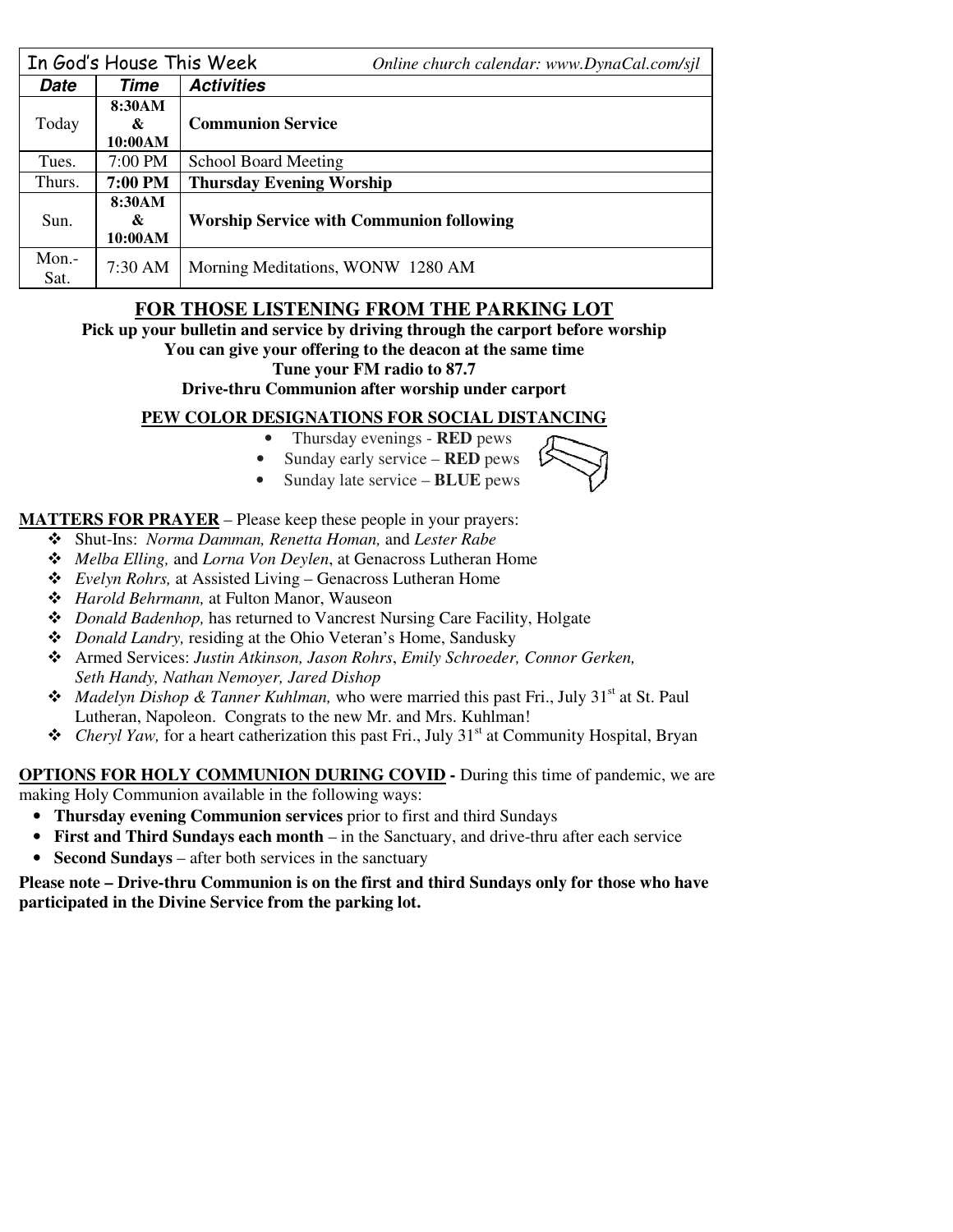**ARCHIVES DISPLAY**: In honor of *Lowell Petzoldt's* retirement after serving St. John Lutheran School for 44 years, the Archives Committee has updated their display with pictures and documents from Mr. Petzoldt's teaching career. We have pictures of his family, past and present students, fishing buddies (*fishing stories not included*) and his many achievements throughout his career. Please stop by and check out the nice tribute to Mr. Petzoldt and his part in St. John School's history.

**RITE OF FELLOWSHIP CARDS**: Due to the decreased attendance from the pandemic, we are asking that, for the time being, members do not need to fill out the Rite of Fellowship cards. Attendance is not being tracked at this time. We will inform you when to resume filling out the attendance cards. This will also save the church on expenses. Thank you.

**UPCOMING DATE FOR YOUR CALENDAR** – Please make note of these upcoming dates and make sure to clear your calendar for you to be there!

• **Sunday, Aug 30 Outdoor Worship Service***, in the Old School yard*, along with Installation of Gr 3&4 Teacher *Mrs. Haley O'Neil*, followed by an outdoor reception to welcome Mrs. O'Neil, Mrs. Matson, and Mrs. Reeves to the St. John teaching staff.



**SHARE THE BOUNTY OF SUMMER** – This morning a table has been set up under the carport where you can bring any spare produce from your garden and share it with others in the congregation. Bring whatever you can and take whatever you can use, and share the bounty of summer! The table will be set up each Sunday through mid-September or so.

| <b>FINANCIAL FACTS: Home Fund</b>                                     |            | Synod & Missions | <b>Building Fund</b> |  |  |
|-----------------------------------------------------------------------|------------|------------------|----------------------|--|--|
| Weekly Need                                                           | \$9,792.78 | \$500.00         | \$961.54             |  |  |
| Rec'd 07/26/20                                                        | \$4,290.00 | \$170.00         | \$245.00             |  |  |
| <b>ATTENDANCE:</b> Thursday - 23: Sunday Early - 29; Sunday Late – 17 |            |                  |                      |  |  |

**FURNISHINGS FOR OLD SCHOOL RENOVATION EAST ROOM** - The church council discussed furnishings for the east room of the old school renovation project which is envisioned to be a versatile room available for meetings, conferences, classes, family events, etc. of up to approximately 50 people. To furnish the room, the council settled on purchasing *Lifetime™* brand tables and chairs because of their high quality and durability. We are planning to purchase the following:

- 8 six-foot banquet tables \$85 each
- 50 chairs \$25 each
- 2 60-inch TVs and wall mounts (for both rooms) \$500 each

If you would like to give a gift toward these purchases, we are prepared to begin receiving them. Gifts may be included with your regular offering (make a notation on your envelope), or deposited into the clear box marked "Old School Furnishings" located on the narthex table (special envelopes for your gift are available). Thank you for your gifts as we come down the homestretch on this project!